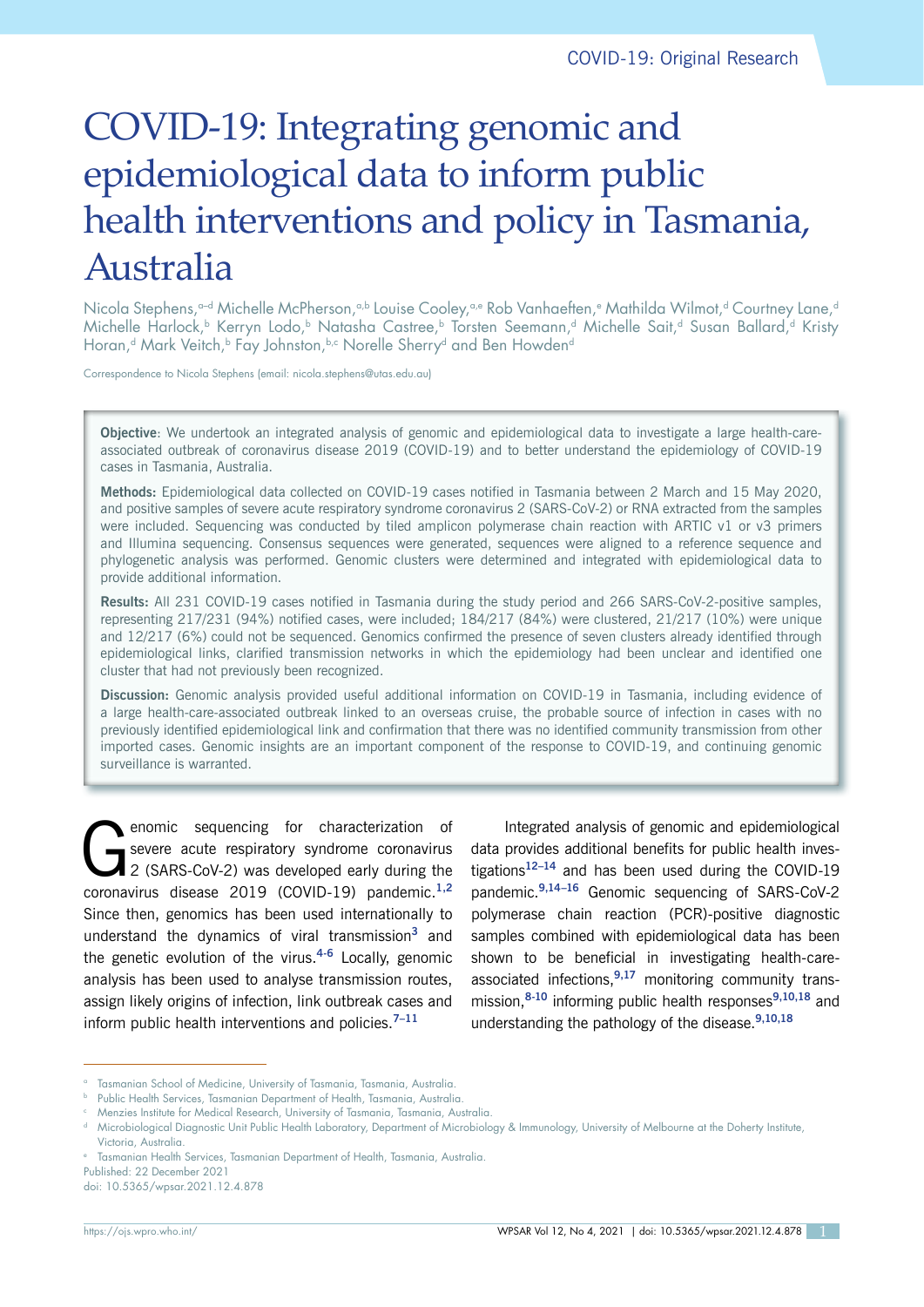In Australia, integration of genomic sequencing into the response to COVID-19 has allowed clusters and outbreaks to be identified and transmission chains to be rapidly detected.**<sup>9</sup>** Genomic data enhance national surveillance data by clarifying the source of infection in outbreak settings and in cases with no known source of infection, by characterizing clusters of disease transmission**<sup>5</sup>** and by providing evidence of the introduction of lineages into Australia and any changes in cases acquired locally and overseas.**<sup>19</sup>**

Tasmania, an island state of Australia with a population of approximately 540 000, had one of Australia's first documented health-care-associated outbreaks of COVID-19. The first case of COVID-19 in Tasmania was notified on 2 March 2020. By 2 April 2020, a total of 80 cases had been notified, the distribution approximating the geographical distribution of the population throughout the state. Epidemiological investigations indicated that most infections had been acquired overseas (68/80, 85%), with a small number acquired locally after exposure to a known case (4/80, 5%) and 8 (10%) cases under investigation at the time (Internal reports, Department of Health Tasmania, 2020). On 3 April 2020, two cases were notified in health-care workers (HCWs) in a hospital in northwest Tasmania, and a third was notified the following day. These three cases signalled the beginning of a large outbreak that occurred among three health-care facilities and resulted in 138 cases.**20,21** At the time, the outbreak of COVID-19 was the largest to have occurred in a health-care facility in Australia, and public health investigations were critical to both control the outbreak and inform future public health actions.

To provide further evidence for the public health investigation and management of the outbreak in northwest Tasmania and to better understand the epidemiology of all COVID-19 cases in the state, the Tasmanian Department of Health in collaboration with the Microbiological Diagnostic Unit Public Health Laboratory (MDU) undertook an integrated analysis of genomic and epidemiological data for COVID-19 cases in Tasmania. This paper describes the findings.

## **METHODS**

COVID-19 cases notified to the Tasmanian Department of Health between 2 March and 15 May 2020 were included in the analysis. PCR-positive samples for SARS-CoV-2, or extracted RNA if such samples were not available, were referred to the MDU with any epidemiological data that had been collected and were stored in the Tasmanian Government's COVID-19 database. Epidemiological clusters were defined as two or more COVID-19 cases that were linked by person, place and/or time, cases linked to an international cruise or cases linked to an interstate cluster.

The epidemiological data were analysed with STATA v14. They comprised demographics; onset date; whether the case resided in an aged-care facility or was a health or aged-care worker and, if so, whether they had worked in the 24 hours and/or 14 days before onset; whether the case was linked to a cluster and, if so, the outbreak code; whether they had travelled overseas or interstate and the countries or jurisdictions visited; whether they had had contact with a known case; and place of acquisition (if known) or whether no source was identified.

Sequencing and phylogenetic analyses were conducted as described by Seemann et al. Briefly, RNA extracted from SARS-CoV-2 reverse transcription PCRpositive samples underwent tiled amplicon PCR with ARTIC (version 1 or 3) primers. Sequencing libraries were prepared from amplicons with NexteraXT and sequenced on Illumina NextSeq. Reads were aligned against a SARS-CoV-2 reference genome (MN9008947.3 Wuhan Hu-1), and consensus sequences were generated. Quality control for consensus sequences included requiring 80% of the genome to be recovered, 25 single nucleotide polymorphisms from the reference genome and ≤300 ambiguous or missing bases. Sequences with 65–80% genome recovery were assessed for potential inclusion in the phylogenetic analysis. A maximum likelihood algorithm was used for phylogenetic reconstruction. Genomic clusters were determined with ClusterPicker and curated with the cleaned epidemiological data. Each confirmed case was assigned a genomic cluster identifier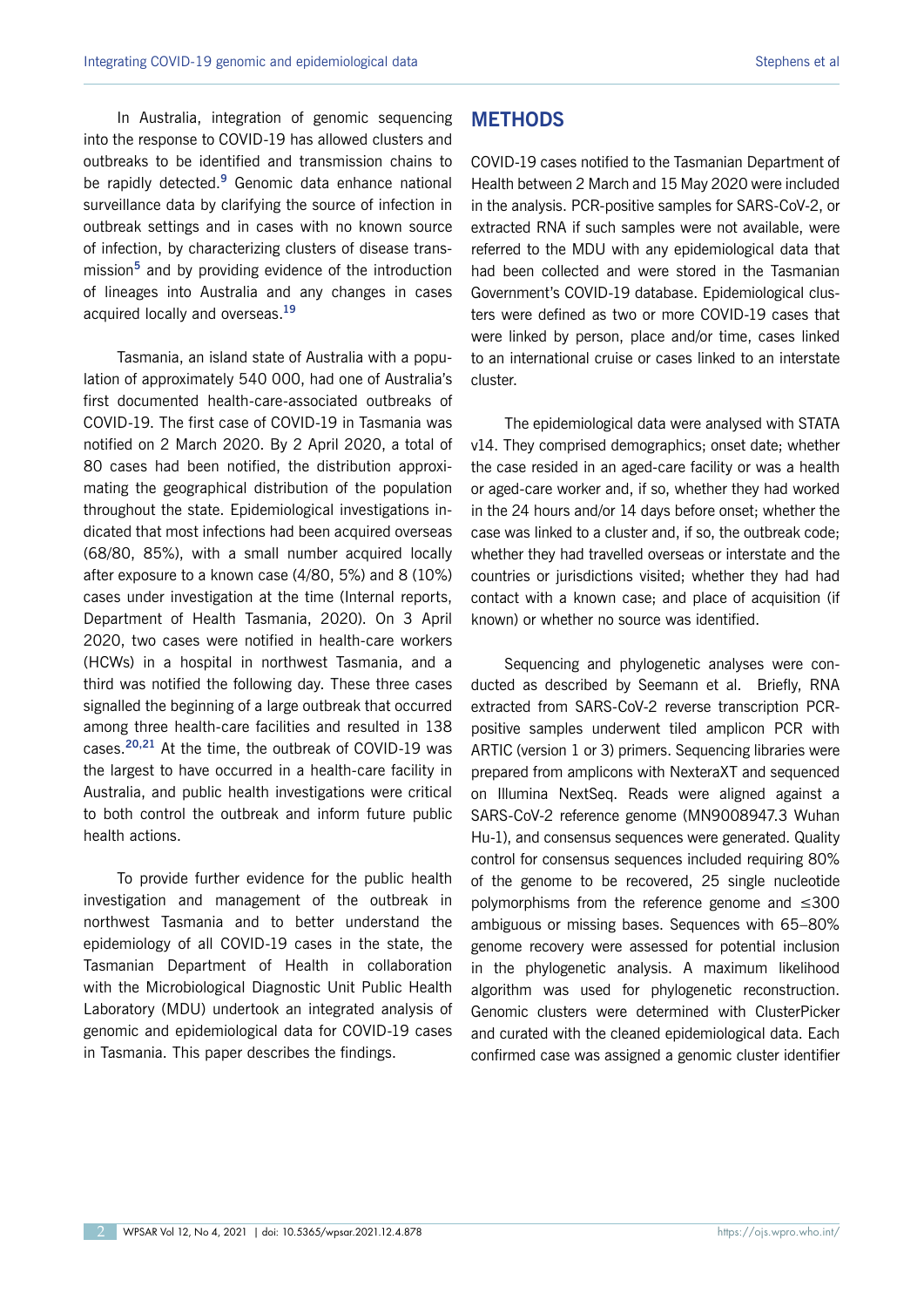which was uploaded onto the Tasmanian COVID-19 database. Further analysis was conducted with STATA v14 to compare epidemiological clusters with the identified genomic clusters, unique cases and those that could not be sequenced.

# **RESULTS**

## **Epidemiological clusters**

Twelve epidemiological clusters were identified in Tasmania before the genomic analysis. One was a cluster seeded from a returned international traveller (EC01), six were linked to separate overseas cruises (EC02–EC06, EC12), one was a case linked to an interstate cluster (EC07) and four were part of the northwest outbreak – the main outbreak of 129 cases and smaller linked clusters at an aged-care facility, within the community and at an additional hospital (EC08–EC11) (**Table 1**).

## **Genomic clusters**

The 266 SARS-CoV-2-positive samples were referred to the MDU, representing 217 of the 231 cases (94% of all cases) notified during the study period. Fourteen samples were not referred because of insufficient sample volume or very high cycle threshold (correlated with low levels of virus in the sample). Of the 217, 184 were part of a genomic cluster, 21 were unique (singletons) and 12 could not be sequenced (i.e. did not meet the sequencing quality control criteria).

Eight genomic clusters were identified, clusters A–G (including two subclusters, A.1 and A.2), ranging in size from 2 to 149 cases (**Fig. 1**); all but one genomic cluster corresponded to epidemiological clusters or known travel partners (**Table 1**; **Fig. 2**).

#### **Genomic cluster A**

The largest genomic cluster, cluster A, corresponded to cases from overseas cruise A (EC02) and the large northwest outbreak (EC08-EC11), confirming that the northwest outbreak was seeded from infections originally acquired on overseas cruise A. Two travellers on this cruise were admitted to hospital A in northwest Tasmania and were in genomic cluster  $A -$  one in each of the subgroups A.1 and A.2. The ship had travelled from Sydney to New Zealand with approximately 2700 passengers,

of whom approximately 900 subsequently developed COVID-19.**<sup>22</sup>** This genomic cluster had two subgroups (A.1 and A.2 below) with dates of onset of 8 and 17 March, respectively (**Fig. 1**). Clusters A.1 and A.2 were very closely related, separated by one cluster-defining single nucleotide polymorphism.

## **Genomic cluster A.1**

Genomic cluster A.1 comprised 29 cases, including 17 returned overseas cruise A passengers (one of whom was admitted to hospital A and was thought to have been one of the index cases of the northwest outbreak), five HCWs from hospital A, six of their household contacts and a case not linked epidemiologically to the northwest outbreak. These corresponded to cases in EC02 and EC08.

Five cases in this cluster, all returned overseas cruise A passengers, were hospitalized (four at a hospital in southern Tasmania and one at hospital A), of whom two were admitted to an intensive care unit and two died. Three of the HCWs from hospital A reported having worked while symptomatic. The number of cases in cluster A.1 was highest in March, and cases continued to be detected until mid-April.

The unlinked case was a HCW from another hospital in northwest Tasmania, with no identifiable source of infection, despite extensive public health investigations. All HCWs who had worked at the hospital during their period of acquisition had done so before overseas cruise A docked in Sydney. The infection was thought to have been acquired during unidentified contact with a returned overseas cruise A passenger or a secondary case in the days before symptom onset. This case was not linked epidemiologically to any subsequent case.

#### **Genomic cluster A.2**

Genomic cluster A.2 comprised 120 cases and consisted of another overseas cruise A passenger who was also admitted to hospital A and 119 cases associated with the northwest outbreak. This subcluster comprised 72 staff members, 23 patients and 24 of their contacts (linked to hospital cases but who were not admitted to the hospital) and the one overseas cruise A case, corresponding to one case from EC02 and cases from the other northwest outbreak clusters (EC08–EC11).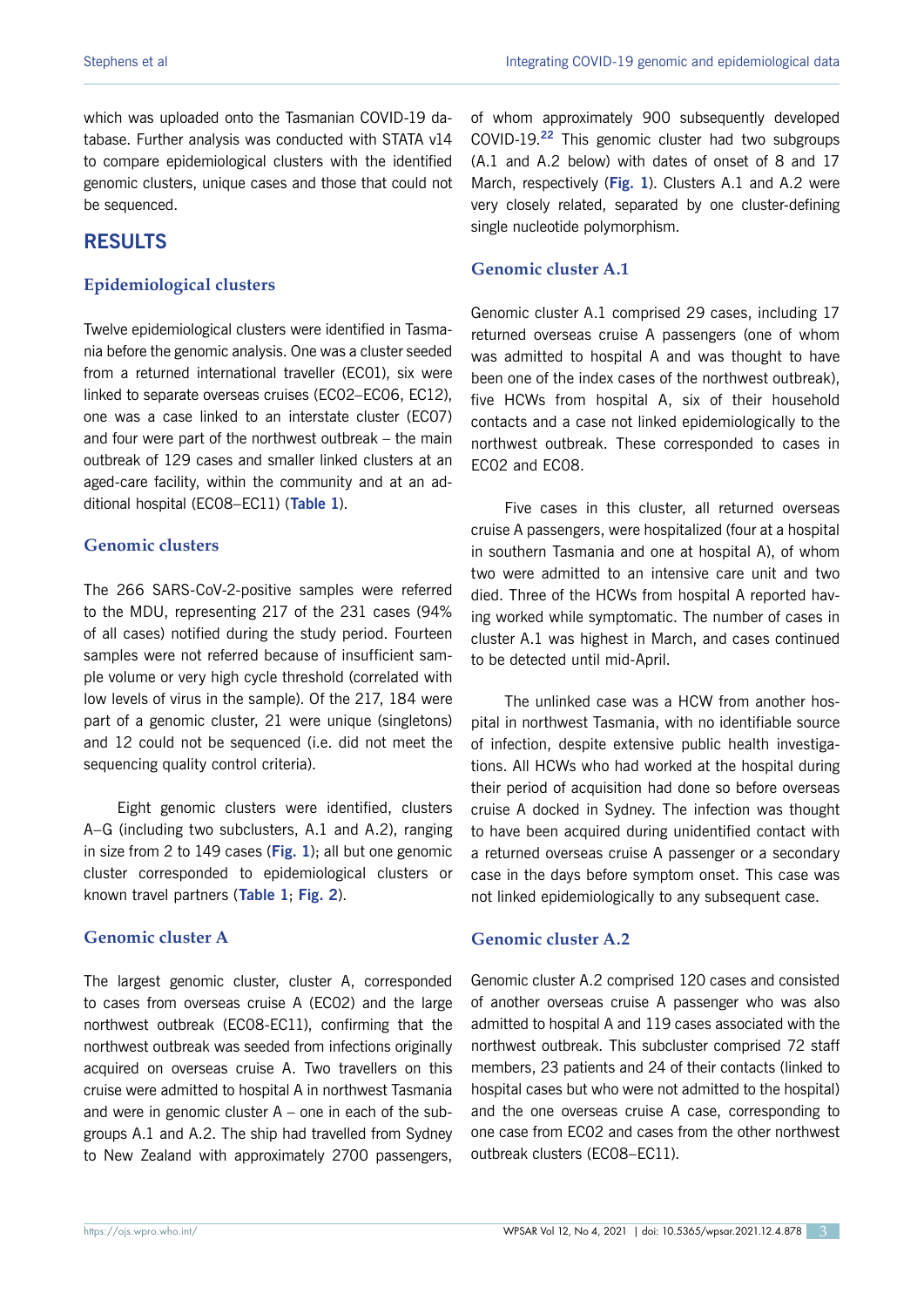| <b>Epidemiological</b><br>cluster ID | <b>Number of epidemiologically</b><br>linked cases | <b>Epidemiological links</b>                                              | <b>Genomic cluster</b>                                |  |
|--------------------------------------|----------------------------------------------------|---------------------------------------------------------------------------|-------------------------------------------------------|--|
| ECO1                                 | 3                                                  | Index case acquired overseas;<br>transmission on local cruise             | C                                                     |  |
| EC <sub>02</sub>                     | 22                                                 | Overseas cruise A                                                         | $A.1$ and $A.2$                                       |  |
| EC <sub>03</sub>                     | 15 (14 on cruise plus one<br>secondary case)       | Overseas cruise B                                                         | B                                                     |  |
| EC <sub>04</sub>                     | 1                                                  | Overseas cruise C                                                         | Not clustered                                         |  |
| EC <sub>05</sub>                     |                                                    | Overseas cruise D                                                         | Sequencing failed                                     |  |
| <b>EC06</b>                          | 9                                                  | Overseas cruise E                                                         | D                                                     |  |
| EC <sub>07</sub>                     | 1                                                  | Local case linked to interstate cluster                                   | G (one of the three cases<br>in this genomic cluster) |  |
| EC <sub>08</sub>                     | 129                                                | Northwest outbreak                                                        | A.1                                                   |  |
| EC <sub>09</sub>                     |                                                    | Northwest outbreak cluster 1; aged-care<br>facility (index case in ECO8)  | A.2                                                   |  |
| EC <sub>10</sub>                     | 6                                                  | Northwest outbreak cluster 2; community<br>cluster (index case in ECO8)   | A.2                                                   |  |
| EC11                                 | 2                                                  | Northwest outbreak cluster 3; additional<br>hospital (index case in EC08) | A.2                                                   |  |
| <b>EC12</b>                          |                                                    | Overseas cruise F                                                         | Not clustered                                         |  |

#### Table 1. **Tasmanian COVID-19 epidemiological and genomic clusters, 2 March–15 May 2020**

Note: Not all cases linked to the epidemiological clusters were submitted for genomic analysis; therefore, the numbers of cases per epidemiological cluster do not always add up to the number by genomic cluster.



Of the 72 staff members, 57 worked at hospital A, six at a co-located private hospital and two at the neighbouring hospital; seven staff worked at more than one of these facilities. Five cases were part of a community cluster linked to hospital A (EC10), two were part of a cluster at the neighbouring hospital (EC11) and one from an aged-care facility was linked to a case at hospital A (EC09). Cluster A.2 was first detected in mid-March, with the outbreak peaking in the second week of April.

Almost one quarter of the cases ( $n = 28$ ; 23%) were hospitalized, although 19 were infected as inpatients at the hospital, and one was admitted to an intensive care unit. There were 10 deaths: the returned cruise passenger and nine inpatients. Most of the cases in this subcluster (*n* = 95; 79%) reported having had contact with a confirmed case, and 72 had been identified as contacts before infection. The first three notified cases were in HCWs who had had no direct contact with a case. Twelve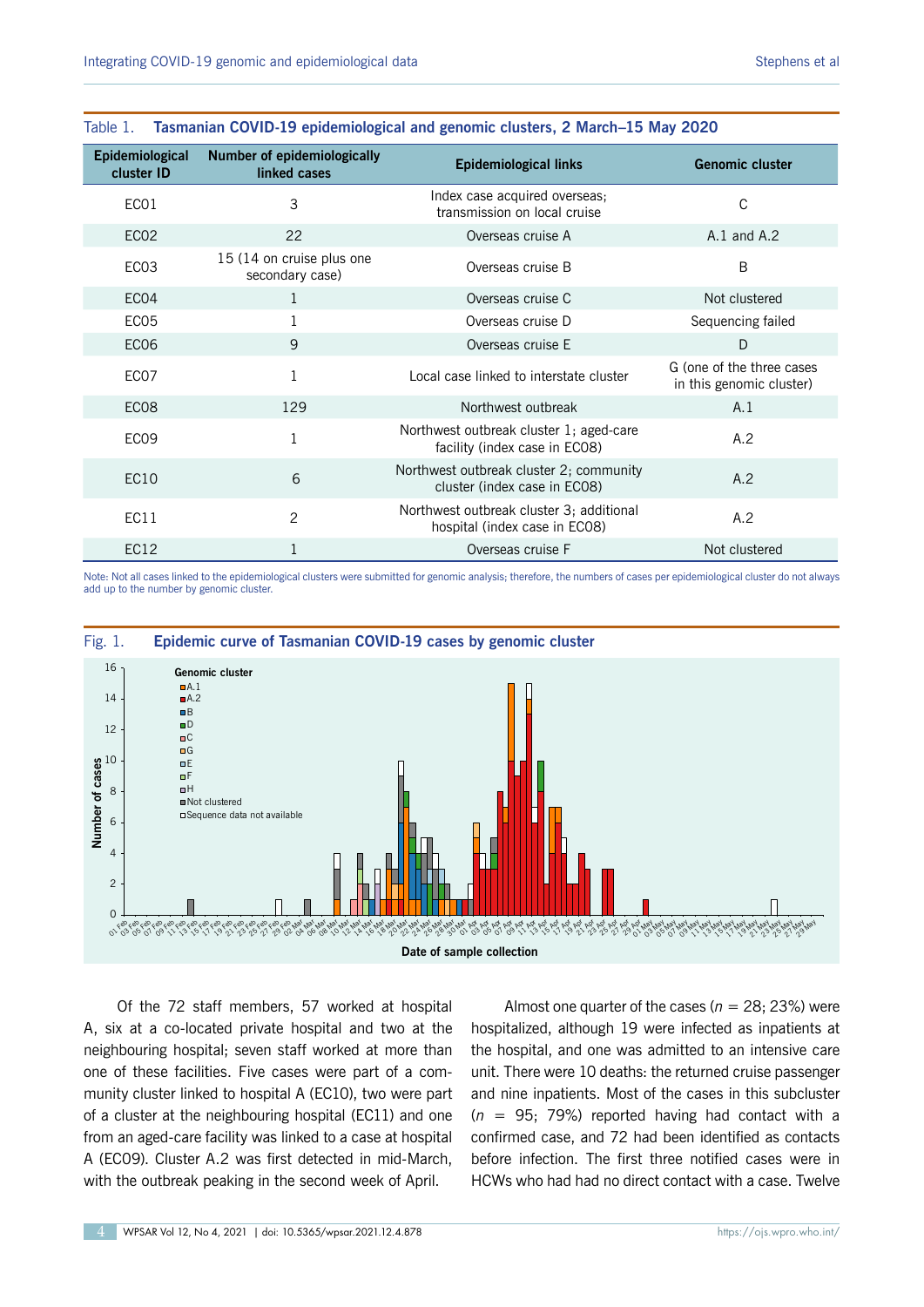

## Fig. 2. **Tasmanian COVID-19 cases by epidemiological link, genomic cluster and putative source of acquisition, 2 March–15 May 2020**

cases associated with the outbreak, including 10 HCWs, were already experiencing symptoms of COVID-19 by the time the first two hospital-acquired cases were notified to the Tasmanian Department of Health.

## **Genomic clusters B–H**

The remaining genomic clusters (B–H) ranged in size from 2 to 17 people, and, aside from cluster G, all had identified epidemiological links to specific sources, such as other cruise ships or travelling companions who had recently returned from interstate or overseas (**Tables 1** and **2**).

## **Genomic clusters B and D**

These two genomic clusters were associated with two separate overseas cruises, comprising 14 and nine cases, respectively, and corresponded to EC03 and EC06. All but one case in cluster B acquired COVID-19 while on the cruise. The additional case in cluster B was a contact of a case from the cruise.

## **Genomic cluster C**

This genomic cluster, comprising the cases from EC01, was associated with a group that travelled on a yacht tour of the east coast of Tasmania. The index case had

just returned from an overseas trip to Canada, where they probably acquired COVID-19 infection. Two further cases were infected during the overnight tour.

## **Genomic cluster E**

Cluster E comprised two co-travellers within Australia who were linked epidemiologically but not defined as an epidemiological cluster. The onset of the two cases occurred within two days; one case was hospitalized.

# **Genomic clusters F and H**

Genomic clusters F and H also comprised two people each, who were co-travellers who had acquired their infection overseas. These two clusters were also linked epidemiologically but not defined as an epidemiological cluster. One couple had travelled to the USA and the other to Germany and the United Arab Emirates. None of these cases was hospitalized.

## **Genomic cluster G**

Genomic cluster G contained three cases not epidemiologically linked before the genomic analysis. One case was epidemiologically linked to two travellers from Queensland while infectious and corresponded to EC07,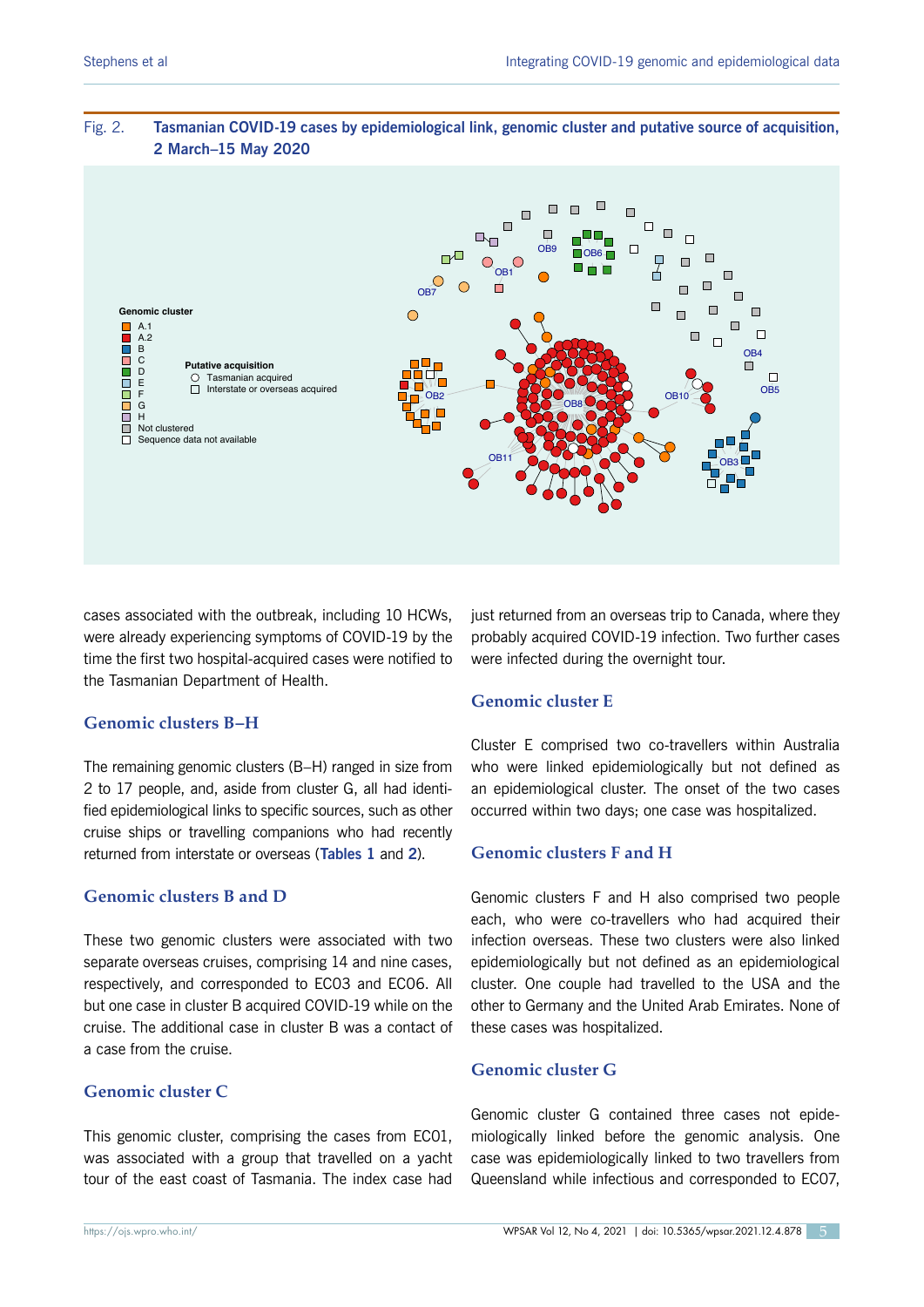| <b>Genomic</b><br>cluster ID<br>(number of<br>cases) | <b>Onset date</b><br>range<br><b>(duration</b><br>in days) | No.<br>asymptomatic | No. in<br>hospital          | No. of<br>COVID-19<br>deaths | No. of<br>health-care<br>workers <sup>a</sup> | <b>Contact with</b><br>COVID-19 case<br>in 14 days before<br>symptom onset | <b>Identified as</b><br>contact before<br>infection         | Place of<br>acquisition                             |  |  |  |
|------------------------------------------------------|------------------------------------------------------------|---------------------|-----------------------------|------------------------------|-----------------------------------------------|----------------------------------------------------------------------------|-------------------------------------------------------------|-----------------------------------------------------|--|--|--|
| A.1 $(n = 29)$                                       | 8 March-<br>14 April (38)                                  | 1                   | 5 (all cruise),<br>2 in ICU | 2 (cruise)                   | 6                                             | 27 (5 HS,<br>6 non-hospital,<br>17 other)                                  | 27 (4 HS,<br>6 non-hospital,<br>17 other)                   | 17 overseas<br>12 Tasmania                          |  |  |  |
| A.2 ( $n = 120$ )                                    | 17 March-<br>24 April (39)                                 | 6                   | 28 (6 HS,<br>20 patients)   | 10 (10)<br>patients)         | 72                                            | 95 (56 HS,<br>16 patients,<br>23 other)                                    | 72 (41 HS,<br>10 patients,<br>20 non-hospital,<br>1 cruise) | 1 overseas<br>119 Tasmania                          |  |  |  |
| $B(n = 14)$                                          | 14 March-<br>25 March<br>(12)                              | $\mathbf{1}$        | $\Omega$                    | $\Omega$                     | 3                                             | 14                                                                         | 14                                                          | 13 overseas<br>1 Tasmania                           |  |  |  |
| $C(n = 3)$                                           | 11 March-<br>12 March (2)                                  | $\Omega$            | $\overline{2}$              | $\overline{0}$               | $\mathbf 0$                                   | 3                                                                          | $\overline{c}$                                              | 1 overseas<br>2 Tasmania                            |  |  |  |
| $D(n = 9)$                                           | 20 March-<br>4 April (26)                                  | $\mathsf{O}\xspace$ | $\mathbf{1}$                | $\overline{0}$               | $\mathbf{1}$                                  | $\mathsf 9$                                                                | 9                                                           | 9 overseas                                          |  |  |  |
| $E(n = 2)$                                           | 24 March-<br>26 March (3)                                  | $\mathbf 0$         | $1$ ICU                     | $\mathsf{O}$                 | $\mathbf 0$                                   | $\mathbf{1}$                                                               | $\mathbf{1}$                                                | 2 Australia                                         |  |  |  |
| $F(n = 2)$                                           | 12 March-<br>13 March (2)                                  | $\mathbf 0$         | $\overline{0}$              | $\mathbf{O}$                 | $\mathbf{O}$                                  | $\mathbf{O}$                                                               | $\mathbf{O}$                                                | 2 overseas                                          |  |  |  |
| $G(n = 3)$                                           | 18 March-<br>1 April (15)                                  | $\mathbf 0$         | $\Omega$                    | $\Omega$                     | $\mathbf 0$                                   | $\mathbf{1}$                                                               | $\mathbf{1}$                                                | 3 Tasmania                                          |  |  |  |
| $H(n = 2)$                                           | 15 March (1)                                               | $\mathbf 0$         | $\mathbf{0}$                | $\Omega$                     | $\mathbf{O}$                                  | $\mathbf{O}$                                                               | $\Omega$                                                    | 2 overseas                                          |  |  |  |
| Non-clustered<br>cases $(n = 21)$                    | 12 February-<br>4 April (NA)                               | $\mathsf{O}\xspace$ | $\overline{c}$              | $\mathbf 0$                  | $\overline{c}$                                | 6                                                                          | $\overline{c}$                                              | 2 cruise<br>18 overseas<br>1 Australia <sup>b</sup> |  |  |  |
| $N/S (n = 12)$                                       | 27 February-<br>16 April (NA)                              | $\mathbf{1}$        | 3 (2 NW<br>outbreak)        | $1$ (NW<br>outbreak)         | $\mathbf{2}$                                  | 5                                                                          | 5 (2 cruise,<br>2 NW outbreak.<br>1 community<br>cluster)   | 3 cruise<br>5 overseas<br>4 Australia <sup>b</sup>  |  |  |  |

#### Table 2. **Characteristics of COVID-19 genomic clusters, Tasmania, 2020**

N/S: sequencing not successful; HS: hospital staff; ICU: intensive care unit; NW: northwest

<sup>a</sup> Indicates whether the case is a HCW, not where their infection was acquired.

**b** Australia other than Tasmania

while the source of infection was not identified for the other two cases. Two of the cases were employed in jobs that required close contact with the public (taxi driver and tour bus driver), while the other was a tourist. All three were in the southern Tasmania area at the same time as the Queensland cases, although no clear epidemiological link was found between two of the cases and the Queensland travellers. Sequencing results uploaded to Australia's platform for real-time analysis of integrated pathogen genomic data for public health, AusTrakka,**<sup>23</sup>** have since confirmed that the cluster G cases were closely related to interstate samples from Queensland, Victoria, New South Wales and South Australia.

## **Non-clustered cases**

There were 21 cases with unique genomic sequences and onset dates between 12 February and 4 April 2020. The group included four of the initial cases notified in Tasmania (**Fig. 1**). All were travel-related cases: two cases had travelled on different cruise ships (one each from EC04 and EC12), 18 had travelled internationally and one had travelled to Victoria. The cases had visited 15 different countries, and nine had travelled to several countries (**Table 2**, **Fig. 2**). Six cases (29%) reported having had contact with confirmed COVID-19 cases: two were household contacts and four were travel con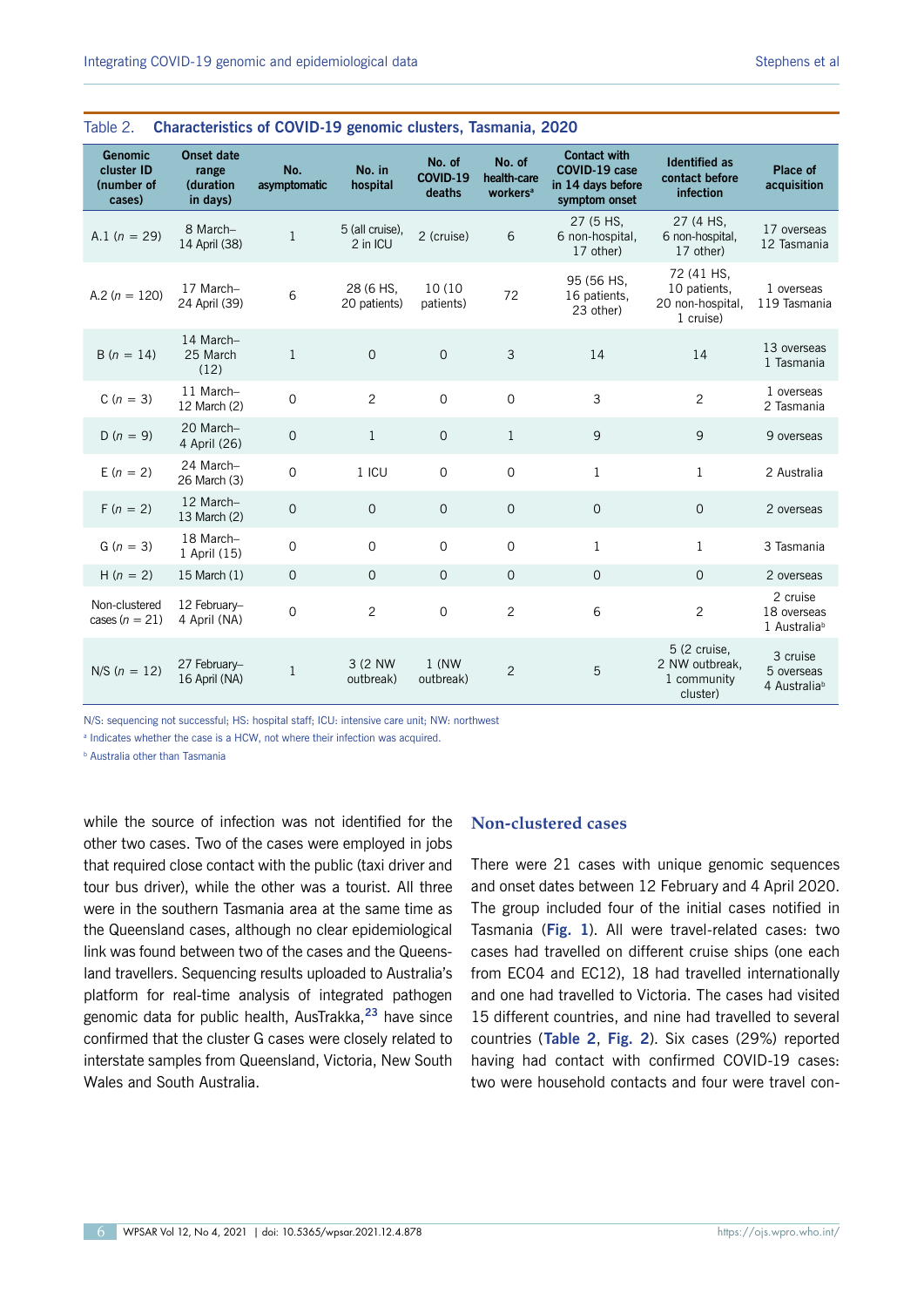tacts. All the cases were symptomatic, and two were hospitalized; there were no deaths.

There were two cases in the group that had travelled together, each initially nominated as a contact of the other. They had travelled to Europe (Austria, England and Italy); they had onset of infection days apart but had unrelated genomic sequences.

#### **Cases that could not be sequenced**

Samples from 12 cases could not be sequenced: seven were in the epidemiological clusters, and the remaining five had travelled overseas; none reported known contact with a confirmed COVID-19 case (**Fig. 2**). Those in known clusters included three from separate cruises (one each from EC02, EC03 and EC05) and four from the northwest outbreak (two patients and one staff member from EC08 and one that was part of the community cluster EC10). The onset dates ranged from 27 February to 16 April (**Fig. 1**).

# **DISCUSSION**

We used genomic sequencing to add further evidence to the epidemiological data collected on COVID-19 cases in Tasmania, Australia. We were able to illustrate transmission routes within the state, from when the first case was notified through to when Tasmania effectively eliminated the virus. We found 31 groups of SARS-CoV-2 genomic sequences in 217 cases notified in Tasmania (eight genomic clusters, one split into two subclusters and 23 singletons unrelated to other cases by genomics), reflecting the broad travel histories associated with the cases.

The most valuable information provided by this study was that a large health-care-associated outbreak in northwest Tasmania was seeded from overseas cruise A, as initially hypothesized in the case series review.**<sup>20</sup>** Two separate transmission pathways were identified from overseas cruise A passengers admitted to hospital to HCWs, which then spread to two other hospital campuses, to close contacts of the HCW cases and to a limited extent into the community. This genomic cluster continued from early March to late April and ended after initiation of control measures, including hospital closure, cleaning and disinfection, a 14-day regional lockdown, quarantining of contacts and their households and screening of hospital staff before they returned to work.

Three cases linked by genomic analysis were not previously epidemiologically linked, suggesting limited community transmission relatively early in the outbreak in Tasmania (18 March to 1 April), when most other cases were in returned international travellers. These three cases were linked geographically and temporally and had exposures related to travel or tourists. More recent sequencing has shown that these cases are linked to interstate samples, demonstrating the importance and utility of sequence-sharing between jurisdictions for public health. Similarly, a previously unrelated case was linked to the first subcluster of the overseas cruise A/ health-care-associated outbreak. After intensive review of the data, community transmission is also considered to be the most likely source of infection in this case.

Genomic analysis added value by quantifying the effectiveness of Tasmania's public health interventions. Aside from the transmission described above, genomic analysis found no evidence of community transmission in Tasmania by the other 113 cases in returned travellers, highlighting the success of quarantine, contact-tracing and testing procedures in the state.

Integration of genomic sequence data with epidemiological data improves understanding of SARS-CoV-2 transmission patterns and outbreak dynamics.**<sup>24</sup>** Routine inclusion of genomic data into public health surveillance can inform interventions and monitor their success,**<sup>9</sup>** indicate the likely source of infection in outbreaks or in cases with no known source and highlight patterns of transmission in populations.**<sup>25</sup>** The analyses were conducted retrospectively in Victoria; however, Tasmania has since developed genomic capacity locally, which will improve the timeliness of future outbreak investigations. Genomics can also play an important part in monitoring the evolution of SARS-CoV-2 over time and changes in its pathogenicity, immunogenicity or transmissibility.**25,26** Genomic surveillance will also be critical in monitoring selective pressure from vaccines as they are rolled out.**26,27**

A major strength of our study was our ability to combine genomic sequence with epidemiological data for 94% of the Tasmanian COVID-19 cases. A high rate of genomic sequencing was achieved because genomic surveillance programmes were already in place for other priority public health pathogens, with strong partnerships and capabilities among key organizations, providing the necessary infrastructure, governance and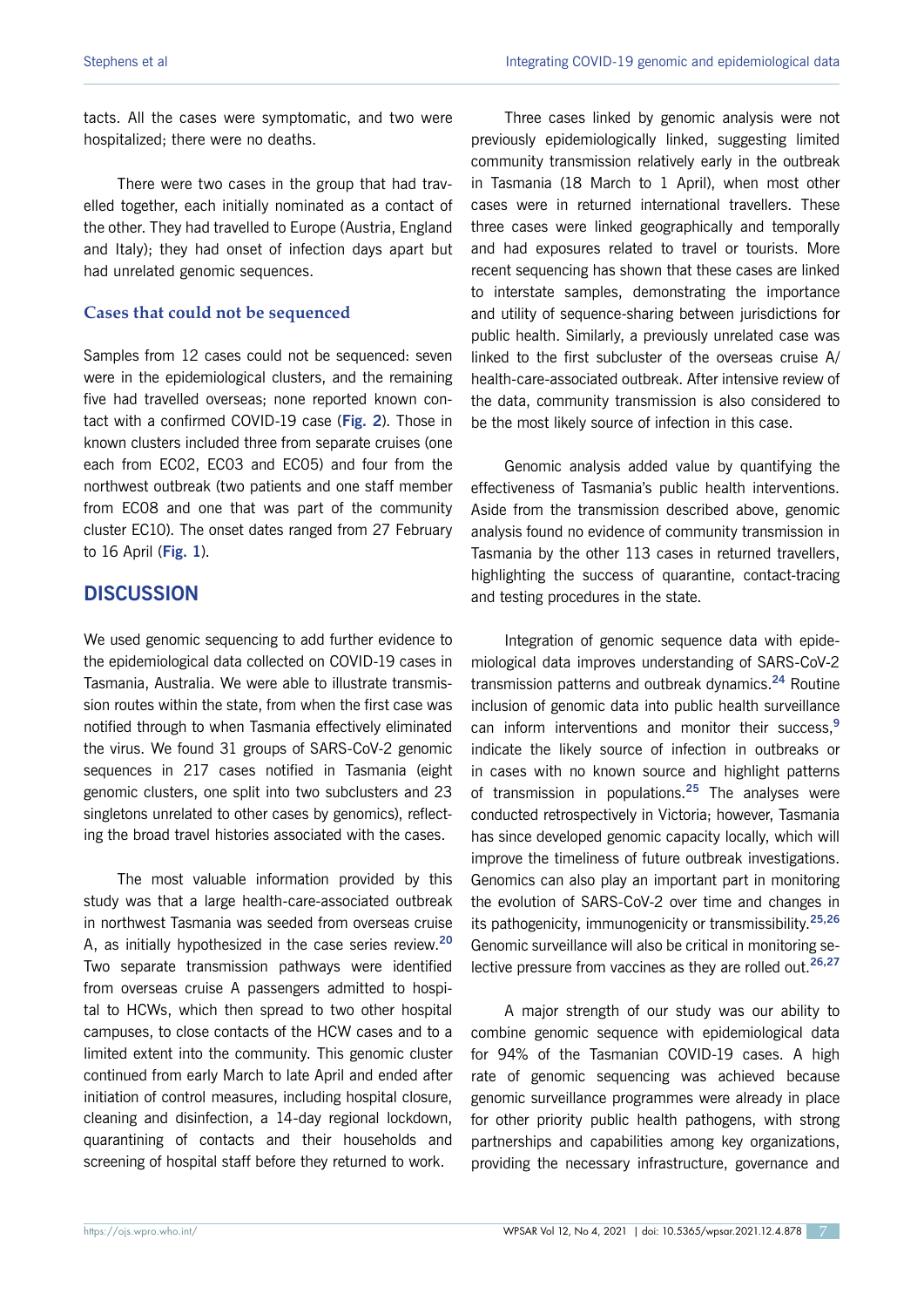referral arrangements and laboratory expertise for rapid development and scaling-up of genomic surveillance for COVID-19. These working relationships will be crucial to the success of continuous genomic surveillance, use of genomics in the prevention and control of future SARS-CoV-2 outbreaks**<sup>10</sup>** and the development of local genomics capacity.

#### *Acknowledgements*

We thank members of the Public Health Emergency Operations Centre in Tasmania and clinical and microbiology staff who were involved in the testing, care and public health response to COVID-19 in Tasmania. We thank the public health doctors and nurses, epidemiologists and data managers for collecting and managing the COVID-19 data used for this study. We particularly thank Fran Tiplady, Dr Therese Marfori, Dr Chrissie Pickin, Zoe Stephens and Iain Koolhof.

## *Conflicts of interest*

As an editor of WPSAR is an author, another editor on the editorial team managed this publication.

#### *Ethics statement*

Epidemiological and genomics data were collected in accordance with the Tasmanian Public Health Act 1997. Ethical approval was received from the University of Tasmania Human Research Ethics Committee (project number 20079) and the University of Melbourne Human Research Ethics Committee (ID 1954615.3).

## *Funding*

The genomics work was supported by the National Health and Medical Research Council, Australia, Partnership Grant (APP1149991) and MRFF COVID-19 Genomics Grant (MRF9200006).

#### **References**

- 1. Zhu N, Zhang D, Wang W, Li X, Yang B, Song J, et al. A novel coronavirus from patients with pneumonia in China, 2019. N Engl J Med. 2020;382(8):727–33. doi:10.1056/NEJMoa2001017 pmid:31978945
- 2. Lu R, Zhao X, Li J, Niu P, Yang B, Wu H, et al. Genomic characterisation and epidemiology of 2019 novel coronavirus: implications for virus origins and receptor binding. Lancet. 2020;395(10224):565– 74. doi:10.1016/S0140-6736(20)30251-8 pmid:32007145
- 3. Hahn G, Lee S, Weiss ST, Lange C. Unsupervised cluster analysis of SARS-CoV-2 genomes reflects its geographic progression and identifies distinct genetic subgroups of SARS-CoV-2 virus. Genet Epidemiol. 2021;45(3):316–23. doi:10.1002/gepi.22373 pmid:33415739
- 4. Alouane T, Laamarti M, Essabbar A, Hakmi M, Bouricha E, Chemao-Elfihri MW, et al. Genomic diversity and hotspot mutations in 30,983 SARS-CoV-2 genomes: moving toward a universal vaccine for the "confined virus"? Pathogens. 2020;9(10):829. doi:10.3390/pathogens9100829 pmid:33050463
- 5. Communicable Disease Network of Australia. Australian National Disease Surveillance Plan for COVID-19. Canberra: Commonwealth of Australia; 2020. Available from: https://www.health.gov.au/resources/publications/australian-national-disease-surveillance-planfor-covid-19#:~:text=The%20plan%20is%20a%20living,of%20 COVID%2D19%20in%20Australia, accessed 29 September 2021.
- 6. Rahimi A, Mirzazadeh A, Tavakolpour S. Genetics and genomics of SARS-CoV-2: a review of the literature with the special focus on genetic diversity and SARS-CoV-2 genome detection. Genomics. 2021;113(1 Pt 2):1221–32. doi:10.1016/j.ygeno.2020.09.059 pmid:33007398
- 7. Zhang W, Govindavari JP, Davis BD, Chen SS, Kim JT, Song J, et al. Analysis of genomic characteristics and transmission routes of patients with confirmed SARS-CoV-2 in Southern California during the early stage of the US COVID-19 pandemic. JAMA Netw Open. 2020;3(10):e2024191. doi:10.1001/jamanetworkopen.2020.24191 pmid:33026453
- 8. Rockett RJ, Arnott A, Lam C, Sadsad R, Timms V, Gray KA, et al. Revealing COVID-19 transmission in Australia by SARS-CoV-2 genome sequencing and agent-based modeling. Nat Med. 2020;26(9):1398–404. doi:10.1038/s41591-020-1000-7 pmid:32647358
- 9. Seemann T, Lane CR, Sherry NL, Duchene S, Goncalves da Silva A, Caly L, et al. Tracking the COVID-19 pandemic in Australia using genomics. Nat Commun. 2020;11(1):4376. doi:10.1038/s41467- 020-18314-x pmid:32873808
- 10. Lai A, Bergna A, Caucci S, Clementi N, Vicenti I, Dragoni F, et al. Molecular tracing of SARS-CoV-2 in Italy in the first three months of the epidemic. Viruses. 2020;12(8):798. doi:10.3390/v12080798 pmid:32722343
- 11. COVID-19 Genomics UK Consortium. Reports, news, commentaries and blogs from COG-UK; 2020. Available from: https://www. cogconsortium.uk/news/, accessed 29 September 2021.
- 12. Grubaugh ND, Ladner JT, Lemey P, Pybus OG, Rambaut A, Holmes EC, et al. Tracking virus outbreaks in the twenty-first century. Nat Microbiol. 2019;4(1):10–9. doi:10.1038/s41564-018- 0296-2 pmid:30546099
- 13. Armstrong GL, MacCannell DR, Taylor J, Carleton HA, Neuhaus EB, Bradbury RS, et al. Pathogen genomics in public health. N Engl J Med. 2019;381(26):2569–80. doi:10.1056/NEJMsr1813907 pmid:31881145
- 14. Khoury MJ, Armstrong GL, Bunnell RE, Cyril J, Iademarco MF. The intersection of genomics and big data with public health: opportunities for precision public health. PLoS Med. 2020;17(10):e1003373. doi:10.1371/journal.pmed.1003373 pmid:33119581
- 15. Geoghegan JL, Ren X, Storey M, Hadfield J, Jelley L, Jefferies S, et al. Genomic epidemiology reveals transmission patterns and dynamics of SARS-CoV-2 in Aotearoa New Zealand. Nat Commun. 2020;11(1):6351. doi:10.1038/s41467-020-20235-8 pmid:33311501